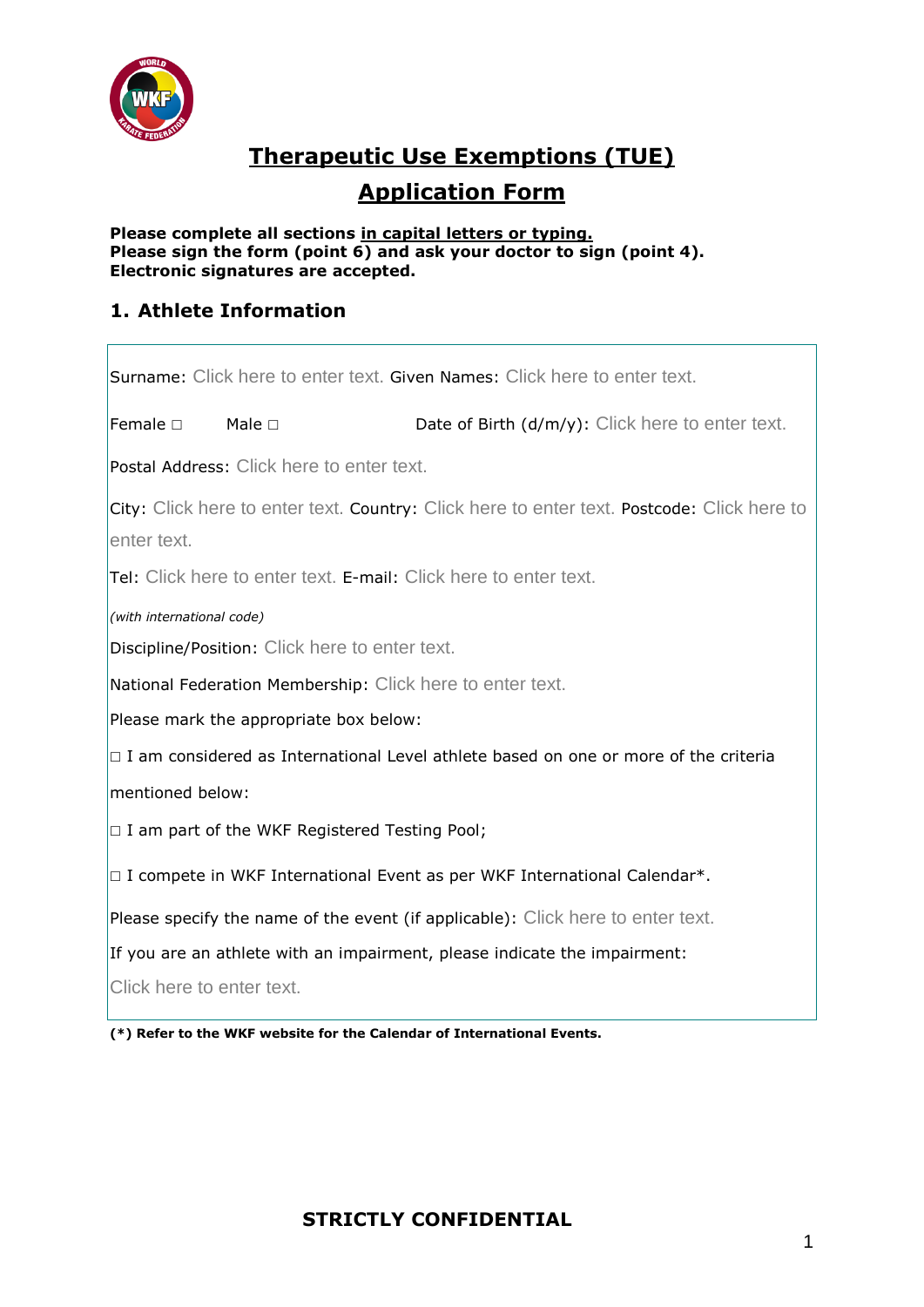

#### **2. Medical information**

**Diagnosis** (evidences confirming the diagnosis shall be transmitted along with this application. The medical evidences must include a comprehensive medical history and the results of all relevant examinations, laboratory investigation and imaging studies):

Click here to enter text.

**If a permitted medication can be used to treat the medical condition, provide clinical justification for the requested use of the prohibited medication:**

Click here to enter text.

#### **3. Medication details**

| <b>Prohibited substance(s):</b><br><u>Generic name</u> | Dose         | Route        | <b>Frequency</b> |
|--------------------------------------------------------|--------------|--------------|------------------|
| 1. Click here to enter text.                           | <b>Click</b> | <b>Click</b> | <b>Click</b>     |
|                                                        | here to      | here to      | here to          |
|                                                        | enter        | enter        | enter            |
|                                                        | text.        | text.        | text.            |
| 2. Click here to enter text.                           | <b>Click</b> | <b>Click</b> | <b>Click</b>     |
|                                                        | here to      | here to      | here to          |
|                                                        | enter        | enter        | enter            |
|                                                        | text.        | text.        | text.            |
| 3. Click here to enter text.                           | <b>Click</b> | <b>Click</b> | <b>Click</b>     |
|                                                        | here to      | here to      | here to          |
|                                                        | enter        | enter        | enter            |
|                                                        | text.        | text.        | text.            |
| 4. Click here to enter text.                           | <b>Click</b> | <b>Click</b> | <b>Click</b>     |
|                                                        | here to      | here to      | here to          |
|                                                        | enter        | enter        | enter            |
|                                                        | text.        | text.        | text.            |

| (Please tick appropriate box) |                                                             | emergency $\square$ |
|-------------------------------|-------------------------------------------------------------|---------------------|
|                               | or duration (week/month/year): Click here to enter<br>text. |                     |

```
Have you already a TUE for the same diagnosis: yes ☐ no ☐
```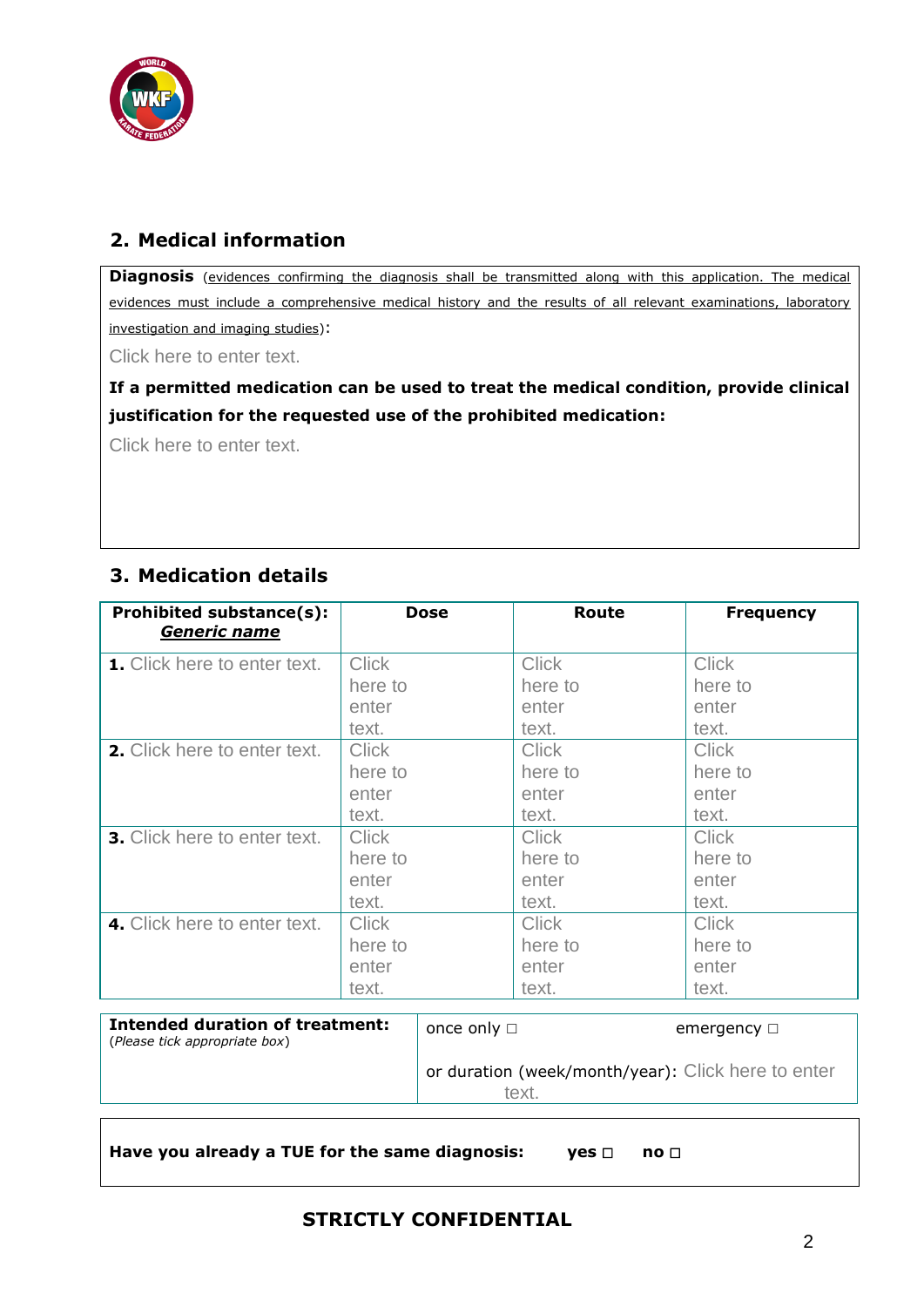

Organization which granted TUE: Click here to enter text.

Date of expiral: Click here to enter text.

### **4. Medical practitioner's declaration**

I certify that the above-mentioned treatment is medically appropriate and that the use of alternative medication not on the prohibited list would be unsatisfactory for this condition.

Surname: Click here to enter text. Given Names: Click here to enter text.

Medical Specialty: Click here to enter text.

Postal Address: Click here to enter text.

City: Click here to enter text. Country: Click here to enter text. Postcode: Click here to enter text.

Tel: Click here to enter text. Email: Click here to enter text.

Signature of Medical Practitioner: Click here to enter text. Date: Click here to enter text.

#### **5. Retroactive application**

Is this a retroactive application?  $□$  Yes (Date on which treatment started Click here to

enter text.)

☐ No

Indicate for which reasons you are applying for a retroactive TUE:

□ Emergency treatment;

□ Treatment of an acute medical condition;

 $\Box$  Due to exceptional circumstances, there was insufficient time or opportunity to submit

an application prior to sample collection;

 $\Box$  Advance application was not required under the WKF Anti-Doping Rules;

□ Other reasons: Click here to enter text.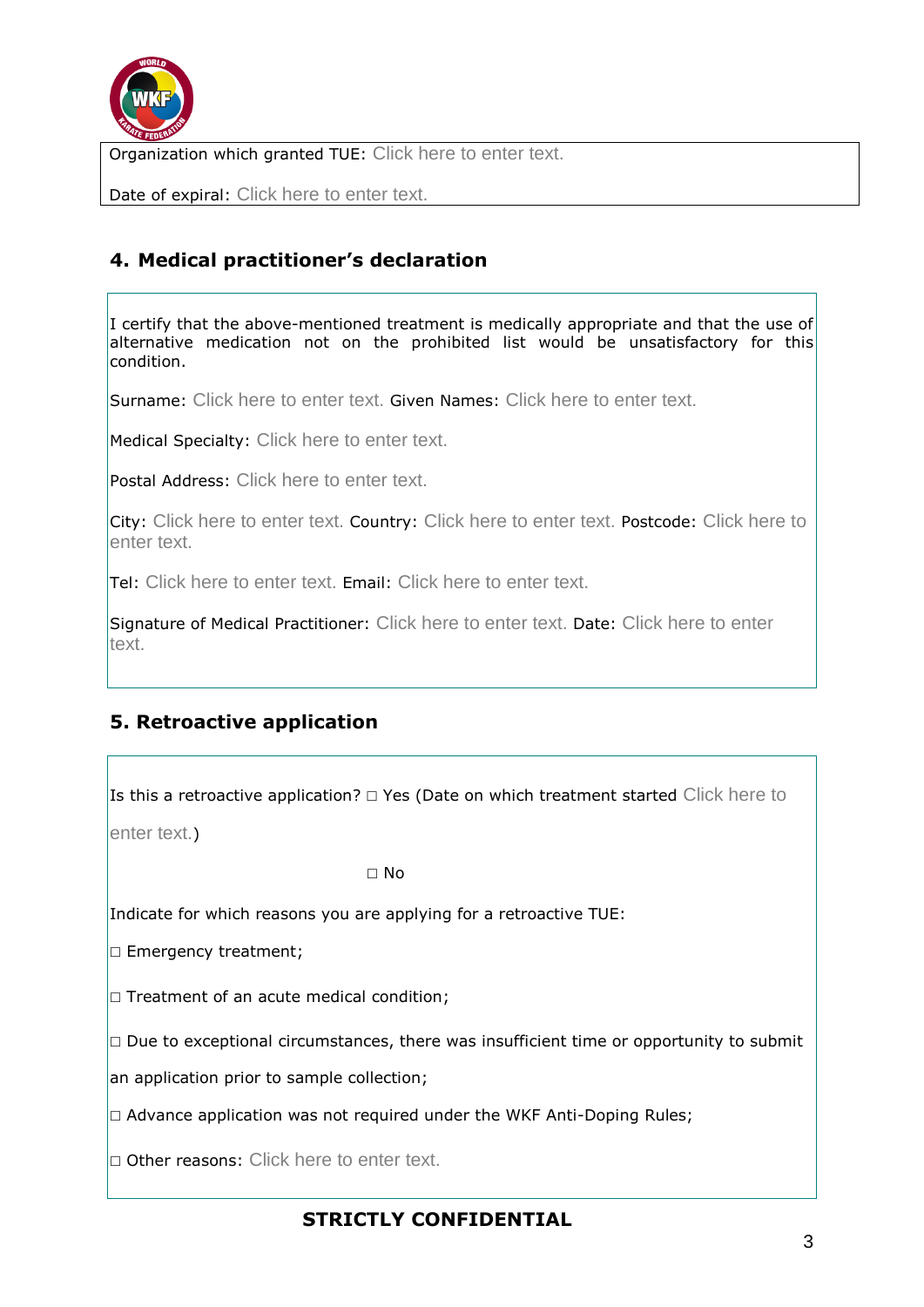

#### **6. Athlete's declaration**

I, Click here to enter text. certify that the information set in this application is accurate and that I am requesting approval to use a Substance or Method from the WADA Prohibited List. I authorize the release of personal medical information to WKF and its National Federations and Member Associations, to other Anti-Doping Organization (ADO) included Major Event Organization, if applicable, as well as to WADA authorized staff, to the WADA TUEC (Therapeutic Use Exemption Committee) and to other ADO TUECs and authorized staff under the provisions of the Code.

I consent to my physician(s) releasing to the above persons any health information that they deem necessary in order to consider and determine my application.

I understand that my information will only be used for evaluating my TUE request and in the context of possible anti-doping violation investigations and procedures. I understand that if I ever wish (1) to obtain more information about the use of my health information;  $(2)$  exercise my right of access and correction or  $(3)$  revoke the right of these organizations to obtain my health information, I must notify my medical practitioner and WKF in writing of that fact. I understand and agree that it may be necessary for TUErelated information submitted prior to revoking my consent to be retained for the sole purpose of establishing a possible anti-doping rule violation, where this is required by the Code.

I consent to the decision on this application being made available to relevant National Federation and all ADOs, or other organizations, with Testing authority and/or results management authority over me.

I understand and accept that the recipients of my information and of the decision on this application may be located outside the country where I reside. In some of these countries data protection and privacy laws may not be equivalent to those in my country of residence.

I understand that if I believe that my personal information is not used in conformity with this consent and the International Standard for the Protection of Privacy and Personal Information I can file a complaint to WADA or CAS.

Athlete's signature: Click here to enter text. Date: Click here to enter text.

Parent's/Guardian's signature: Click here to enter text. Date: Click here to enter text.

(If the athlete is a minor or has a disability preventing him/her to sign this form, a parent or guardian shall sign together with or on behalf of the athlete)